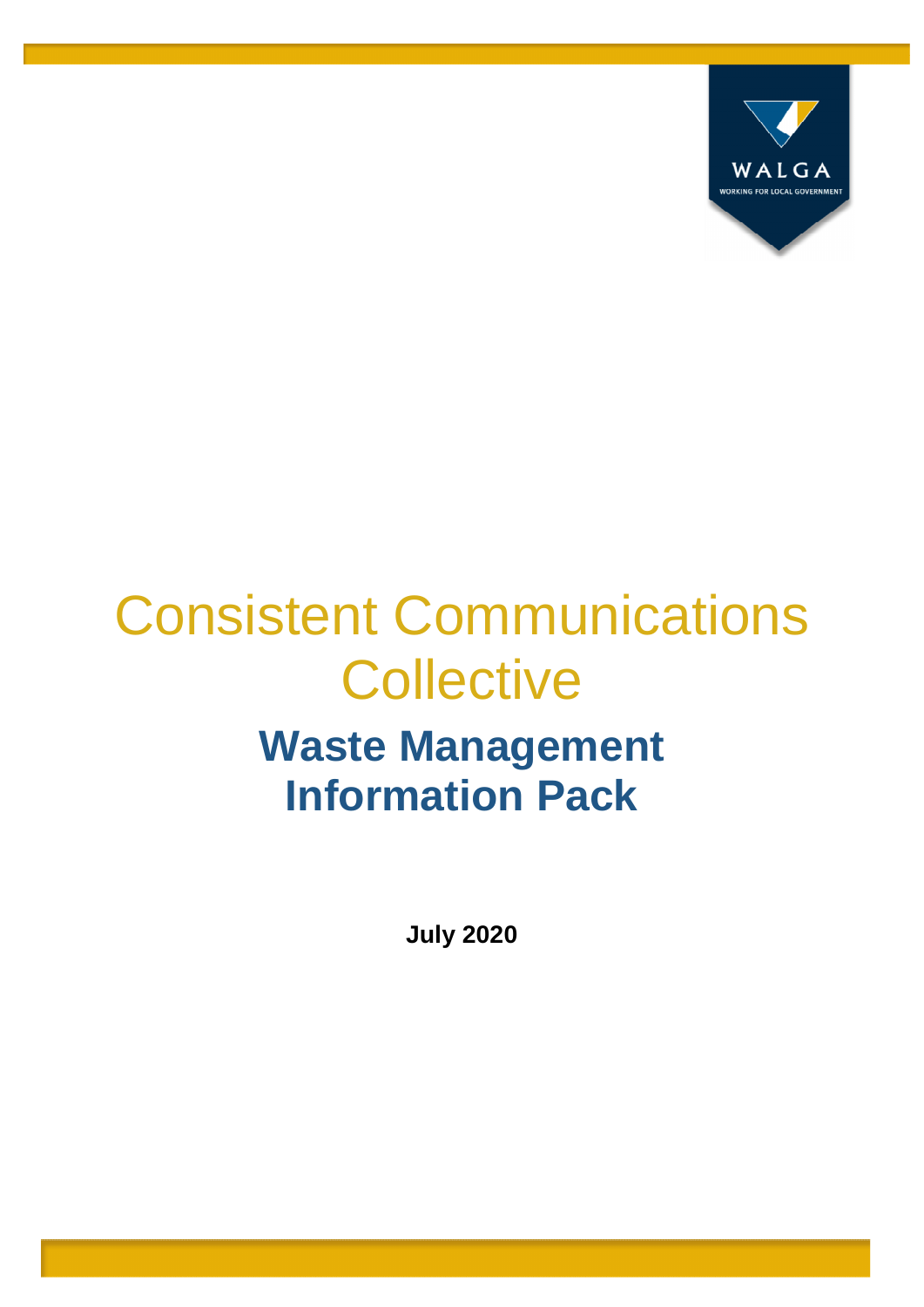

# **Contents**

| 1.0 |                                                                                    |  |
|-----|------------------------------------------------------------------------------------|--|
| 2.0 |                                                                                    |  |
| 3.0 |                                                                                    |  |
| 3.1 |                                                                                    |  |
| 3.2 |                                                                                    |  |
| 3.3 |                                                                                    |  |
| 3.4 |                                                                                    |  |
| 3.5 | A-Z List of Materials Included and Excluded from the Kerbside Collection System. 6 |  |
| 4.0 |                                                                                    |  |
| 4.1 |                                                                                    |  |
| 4.2 |                                                                                    |  |
| 4.3 |                                                                                    |  |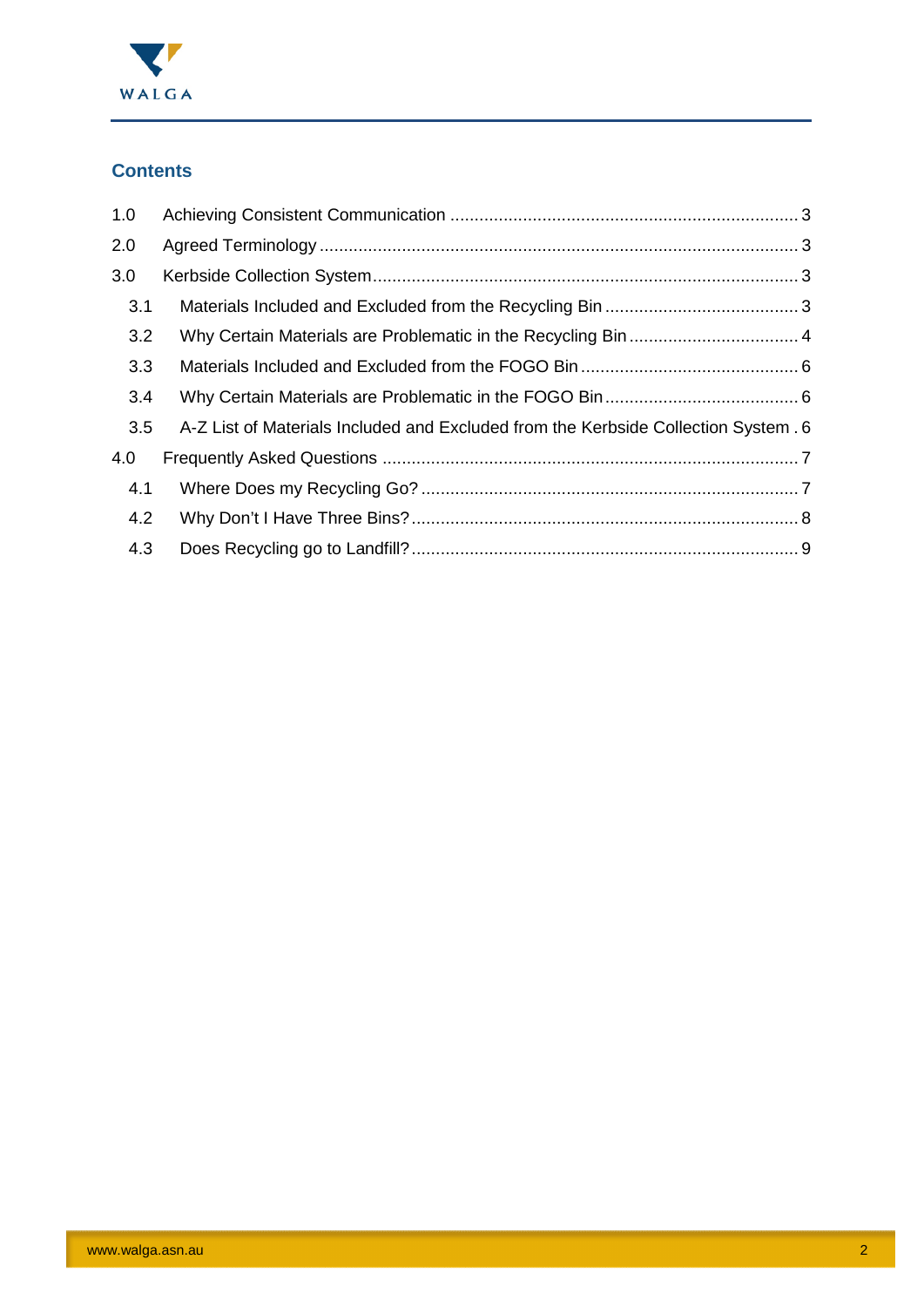

# <span id="page-2-0"></span>**1.0 Achieving Consistent Communication**

Local and State Government research indicates that the community considers Local Government to be the first point of call for information on waste management. Feedback from the community demonstrates there is a high level of confusion on what materials can be processed through the kerbside collection system. This is in part due to the use of different messages to communicate various approaches to processing and recovery. The alignment of messages between Local Government, contractors and other tiers of Government is a practical step that will begin to address confusion on waste management.

To assist with the achievement of consistent communication on waste management, WALGA has established a Consistent Communications Collective with representatives from Local Government, State Government, Material Recovery Facility (MRF) operators and other relevant stakeholders.

The Collective meets 2-3 times a year, or as required, to discuss a range of topics such as community enquiries, contaminants received at Material Recovery Facilities, and the distribution of consistent messages through various communication channels.

The intent of this document is to compile the matters discussed and agreed by the Collective, to facilitate a consistent approach to community engagement.

**For information on the Collective, contact Manager Waste and Recycling, Rebecca Brown on (08) 9213 2063 or email [rbrown@walga.asn.au.](mailto:rbrown@walga.asn.au)** 

# <span id="page-2-1"></span>**2.0 Agreed Terminology**

To facilitate the delivery of consistent messages, the Collective has reached agreement on terminology that will be used when undertaking **community engagement** activities on waste management (Table 1).

## <span id="page-2-2"></span>**3.0 Kerbside Collection System**

## <span id="page-2-3"></span>3.1 Materials Included and Excluded from the Recycling Bin

In 2018, operators from the Material Recovery Facilities agreed what material should be included or excluded from the kerbside recycling bin (Figure 1). Local Governments, MRF operators and WALGA actively promoted this simplified message to the community. This initiative forms the basis for future high level communications on the recyclability of materials processed through the kerbside collection system for both metropolitan and non-metropolitan Local Governments. The terminology that was agreed was:

- Plastic bottles and Containers clean and empty (lids off)
- Glass bottles and jars clean and empty
- Cardboard flattened
- Paper not shredded
- Aluminium and steel cans clean and empty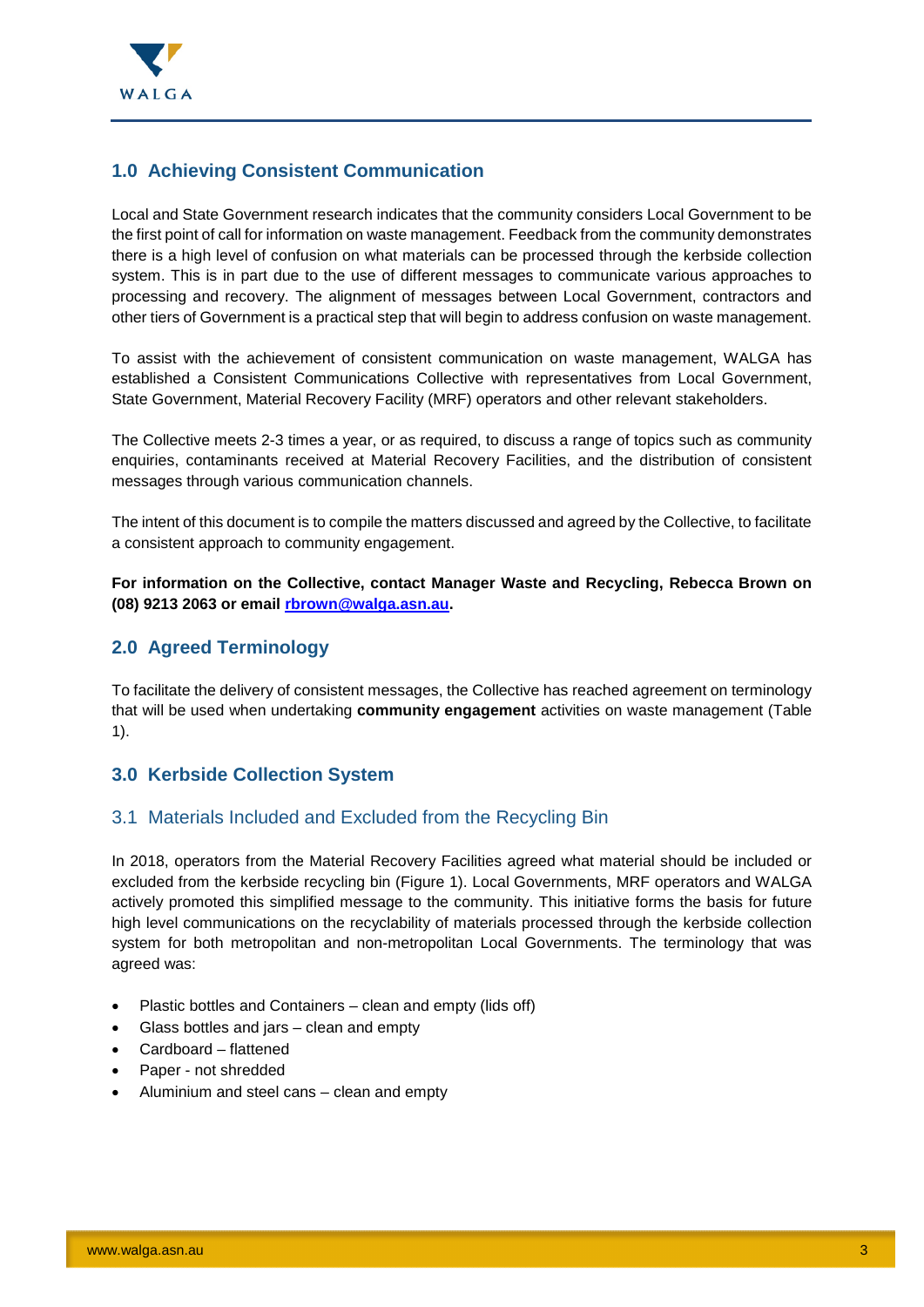

#### Table 1: Agreed terminology.

| <b>Agreed Terminology</b>                                                                                                                                    | <b>Rationale</b>                                                                                                                                                                                                                                                                                                                                                                                                                 | <b>Date</b><br>agreed |
|--------------------------------------------------------------------------------------------------------------------------------------------------------------|----------------------------------------------------------------------------------------------------------------------------------------------------------------------------------------------------------------------------------------------------------------------------------------------------------------------------------------------------------------------------------------------------------------------------------|-----------------------|
| <b>Kerbside Collection</b><br><b>General Waste</b><br>Recycling<br>Garden Organics (GO)<br>Food Organics (FO)<br>Food Organics and Garden<br>Organics (FOGO) | This terminology was agreed, rather than using the<br>bin lid colours as currently not everyone is using the<br>Australian Standard colours and the community may<br>not know what the colours mean.                                                                                                                                                                                                                             | February<br>2019      |
| <b>Verge Collection</b><br><b>Bulk Waste Service</b><br><b>Bulk Garden Organics Service</b>                                                                  | The term 'bulk waste' was selected (rather than junk<br>or verge waste) to reflect only bulky items too large<br>for the General Waste bin (not just general junk)<br>should be placed on the verge. There was<br>agreement that small items should go in the General<br>Waste bin, rather than the Bulk Waste Service.<br>Example recommendation: cut hoses into short<br>lengths and place in the General Waste bin.           | February<br>2019      |
| Self-haulage<br>Drop-off Centre                                                                                                                              | There was agreement that the umbrella term of<br>'Drop-off Centre' is used to describe a range of<br>facilities. The specific kind of facility can then be<br>clarified in brackets. For example: Take xxx to your<br>nearest Drop-off Centre (name of recycling centre,<br>transfer station or landfill).<br>Any reference to a Drop-off Centre is to be<br>accompanied by the text 'contact the site for more<br>information'. | February<br>2019      |
| <b>Local Government</b>                                                                                                                                      | The term 'Local Government' will be used to<br>describe the organisation. The term 'Council'<br>describes the group of elected members who are the<br>decision-making body of the Local Government.                                                                                                                                                                                                                              | February<br>2019      |
| <b>Household Hazardous Waste</b>                                                                                                                             | The term 'Household Hazardous Waste' will be used<br>to describe material covered by the HHW Program.                                                                                                                                                                                                                                                                                                                            | February<br>2019      |
| <b>Problematic waste</b>                                                                                                                                     | Other materials that are hazardous, but not covered<br>through the HHW Program will be referred to as<br>'problematic waste.'                                                                                                                                                                                                                                                                                                    | February<br>2019      |

## <span id="page-3-0"></span>3.2 Why Certain Materials are Problematic in the Recycling Bin

The simplified message highlights the role of the kerbside collection system and provides information on "why" certain materials must be disposed in a certain way. The Collective has agreed that general terminology will be used to communicate the negative consequences of incorrect source separation (Figure 2):

- Affects the operation of the recycling facility (e.g. ropes, cables and hoses become tangled in the machinery)
- Affects the quality of recyclables produced (e.g. food contaminated material, flexible plastics)
- Affects OHS for workers (e.g. Household Hazardous Waste, nappies and syringes).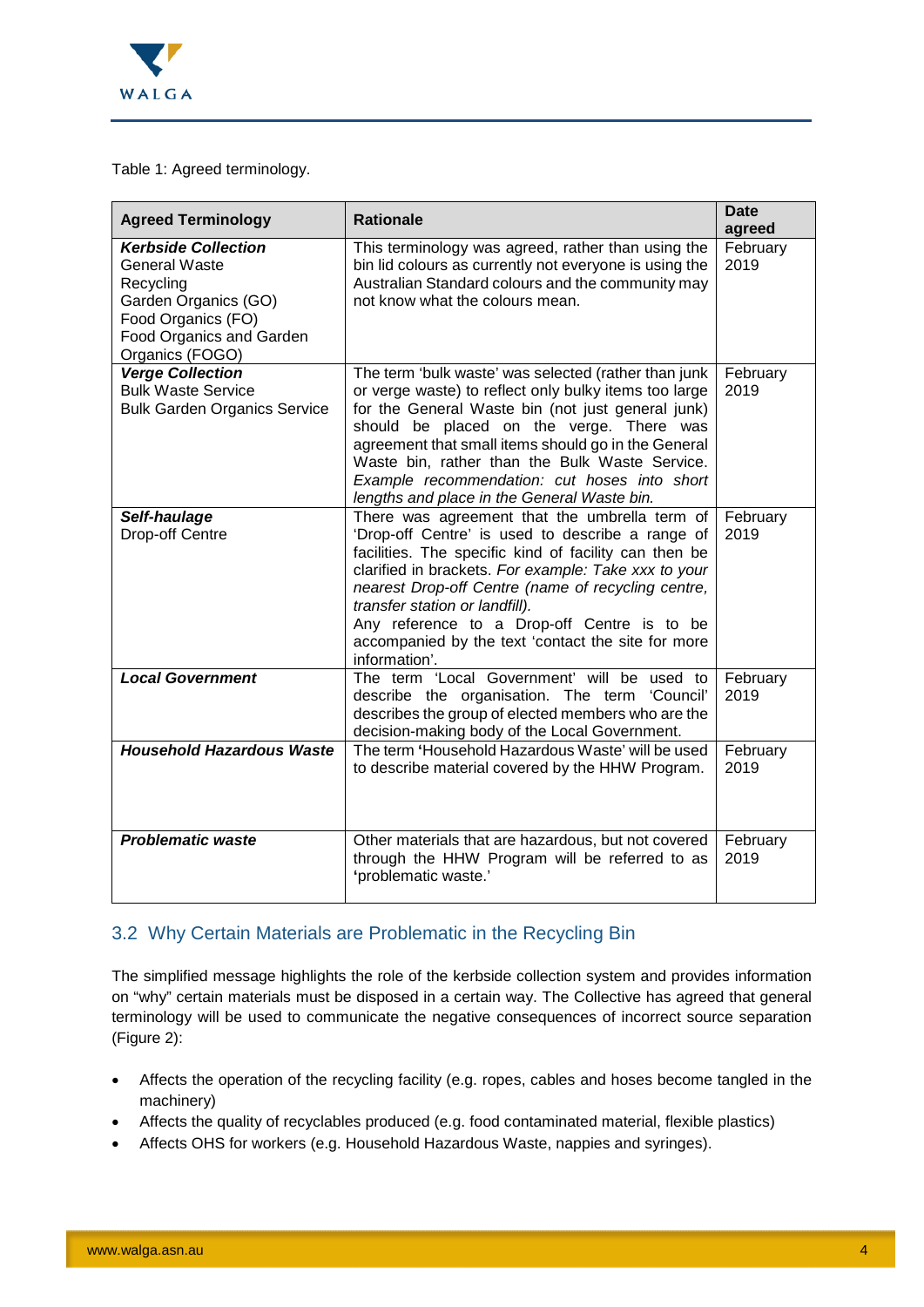



Figure 1: Graphics on materials included or excluded from the kerbside recycling bin (Source: WALGA, 2018).



Figure 2: Types of contamination in the recycling bin (Source: SUEZ, 2018).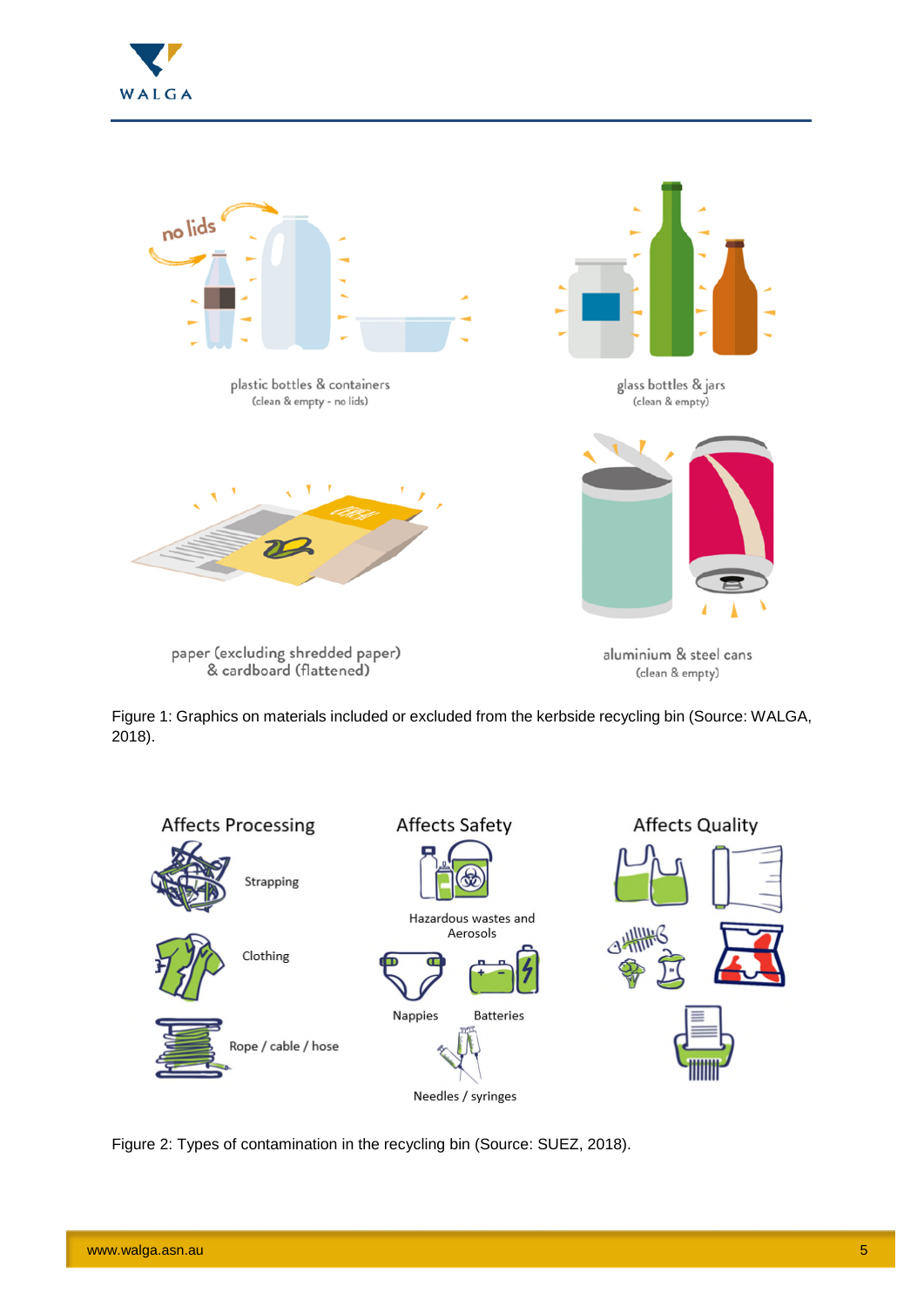

# <span id="page-5-0"></span>3.3 Materials Included and Excluded from the FOGO Bin

WALGA, Local Governments, Regional Councils, the Department of Water and Environmental Regulation and industry stakeholders are working together to ensure that a consistent approach is taken to progress Food Organics and Garden Organics (FOGO) collection and processing systems in Western Australia.

It is acknowledged that a balance needs to be struck between the type of material which will create a near perfect product with very low levels of contamination and the reality of how the customers (the general public and Local Governments) will or will not want to use the service. The ultimate aim of the system is to both generate a good end product that has a beneficial purpose, and ensure that the system is relatively straightforward to utilise and communicate to end users.

The simplified message to the community has been agreed as follows:

- **Allowed** food scraps, garden organics, food soiled paper and cardboard, shredded paper, paper towels and tissues
- **Not Allowed** plastic bags, nappies, glass and ceramics and general waste\*

*\* The 'Not Allowed' list considers the most common/most serious contaminants for the FOGO bin.* 

## <span id="page-5-1"></span>3.4 Why Certain Materials are Problematic in the FOGO Bin

Some materials allowed in FOGO bins will require additional measures to minimise/prevent contamination that will impact processing and the end product. These include:

#### **Paper and cardboard**

- o Strong educational messaging on the types of paper and cardboard allowed. Focusing on food soiled paper and cardboard only
- o Educational messaging should promote recycling of clean paper and cardboard before composting. The waste hierarchy places paper and cardboard recycling above composting
- **Compostable caddy liners** 
	- o Educational messaging needs to be clear about what liners to use
	- o Local Governments can put in place mechanisms to ensure the general public has access to the correct types of caddy liners. For example, Local Governments can buy in bulk and supply certified compostable caddy liners through their administration buildings, libraries, and recreation centres.

Compostable packaging has been specifically excluded from the FOGO Bin as there is some doubt about the circumstance under which these products will compost and this type of packaging can easily be confused with non-compostable plastic packaging.

## <span id="page-5-2"></span>3.5 A-Z List of Materials Included and Excluded from the Kerbside Collection System

The Collective has formalised a common A-Z List of materials included and excluded from the kerbside collection system for use by waste educators, customer service and public relations staff in responding to **detailed** community enquiries on a range of waste management issues. The A-Z List is available from the [WasteNet](https://www.wastenet.net.au/ccc.aspx) website.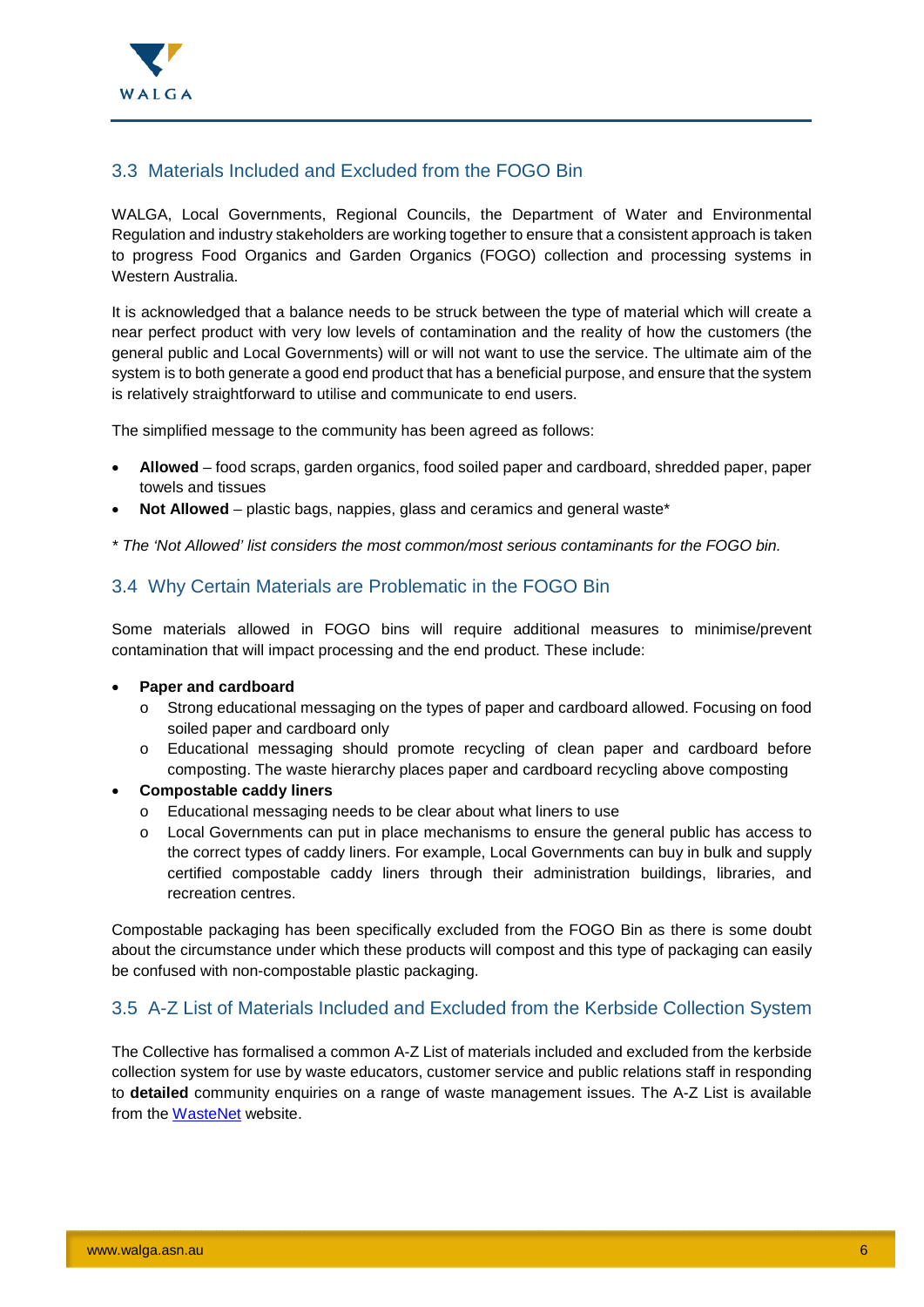

While the A-Z List focuses on source separation behaviours for the kerbside system, it also outlines acceptable management pathways for a range of problematic and hazardous materials. The A-Z List aligns with the definition provided in Schedule 1 of the [Waste Local Law Template](https://www.wastenet.net.au/waste-local-law.aspx) for 'non-collectable waste.'

The Collective has agreed that the following overarching messages will inform the A-Z List:

- Flexible plastic Take back to REDcycle bins at participating supermarkets
- Charity donations The giv.org.au website will be used as the point of reference for the community in the future
- Commercial waste generators When responding to enquiries from commercial waste generators on disposal options for various materials, advice can be provided to commercial waste generators where:
	- o The Local Government provides a commercial waste service for that material type
	- o There is a clear disposal pathway in place, for example Total Green Recycling for e-waste, Paintback for commercial painters and Cleanaway for certain commercial quantities of HHW and problematic waste
	- o Promotion of waste management businesses should only occur in situations where there is only one service provider, or a provider has gone through an open tender process such as WALGA's Preferred Suppliers Panels. Such advice should be accompanied by a disclaimer to the effect that other service providers may be available.

#### **Amendment Process**

The Collective has agreed that the following process will be used to amend the A-Z List and this Information Pack. This process will allow for up-to-date information on waste management to be provided to the community:

- 1. **Proposed amendments:** will be discussed and agreed at meetings of the Collective. WALGA will liaise with MRF operators to determine the recyclability of materials on an as needs basis
- 2. **Amendment and distribution:** amendments will be made following meetings of the Collective. Amended resources will be hosted on the [WasteNet](https://www.wastenet.net.au/ccc.aspx) website\*.

*\* Participants of the Collective must ensure that the most recent version of the A-Z List and Information Pack are used to update resources and materials.* 

## <span id="page-6-0"></span>**4.0 Frequently Asked Questions**

As the first point of call for information on waste management, Local Governments receive and respond to a number of waste management enquiries from the community.

## <span id="page-6-1"></span>4.1 Where Does my Recycling Go?

There are a number of different destinations for material collected through the kerbside recycling system. As market dynamics regularly change, MRF operators may sell recyclables to a number of different locations throughout the year. Specific information is difficult to source, due to commercial sensitivities.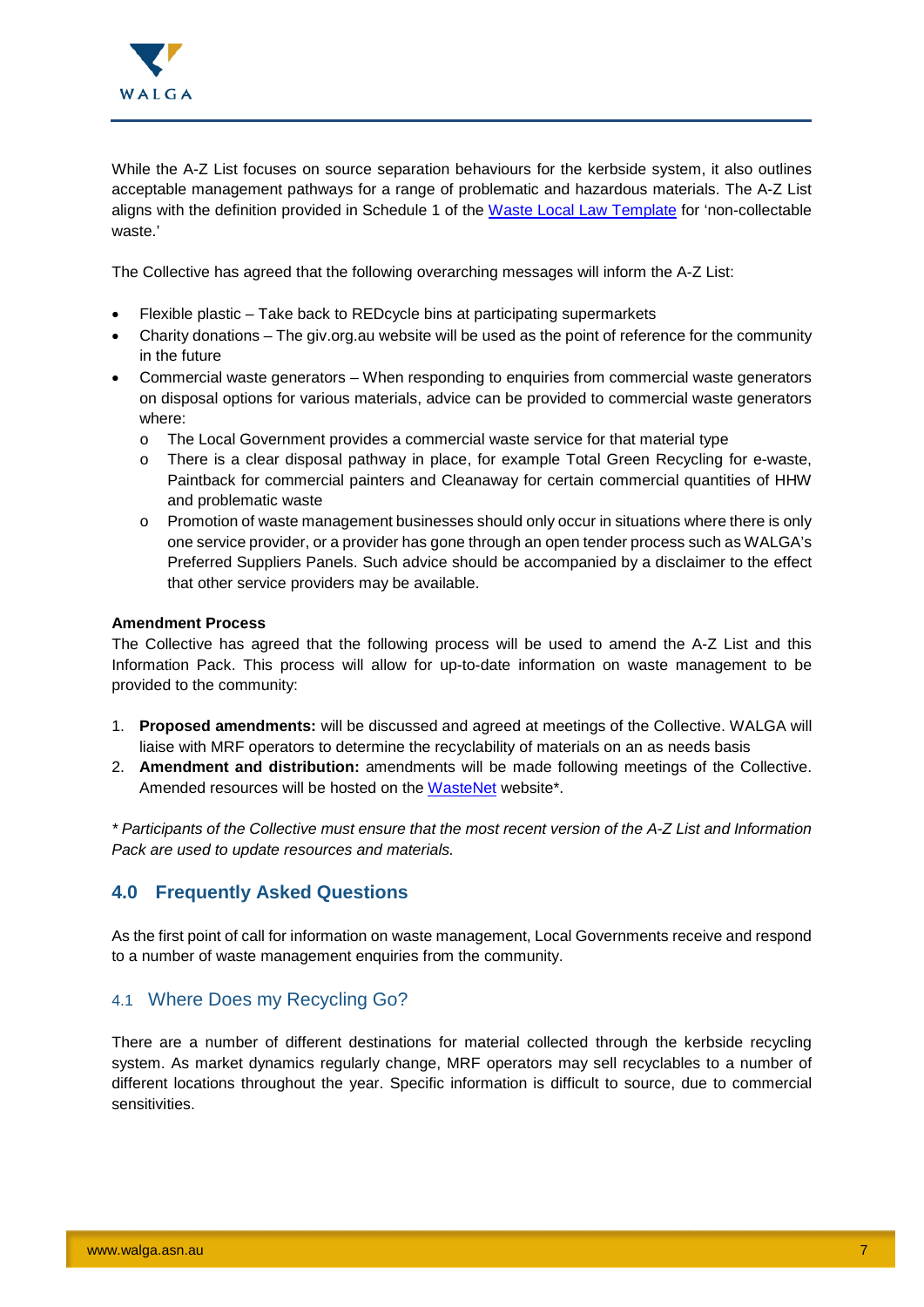

#### **Western Australian Datasets**

Current waste management data for Western Australia varies in its reliability, as the reporting of this information has previously not been compulsory and data sets may be incomplete. In 2020, the State Government made data reporting compulsory for Local Governments and Regional Councils, Recyclers and non-metropolitan landfills receiving more than 20,000 tonnes per annum. This is likely to increase the accuracy of data reporting. The two main data sources of recycling data in WA are the [Local](http://www.wasteauthority.wa.gov.au/programs/data/lg-census/)  [Government Census](http://www.wasteauthority.wa.gov.au/programs/data/lg-census/) and the [Annual Recycling Activity Report.](http://www.wasteauthority.wa.gov.au/programs/data/recycling-activity-review/) Local Government data is now publicly reported on the [MyCouncil](https://mycouncil.wa.gov.au/Council/CompareCouncil) website.

#### **Federal Government Datasets**

In 2018 the Department of the Environment and Energy commissioned an analysis of Data on Exports [of Waste.](http://www.environment.gov.au/protection/waste-resource-recovery/publications/annual-summary-exports-data-australian-wastes-2018) This analysis, sourced from ABS data, covers the amount of waste exported from Australia by waste type, place of export and country of destination, in value (\$) and tonnage.

Data for the 2017/18 Financial Year showed the impact of China's *National Sword Policy*, which restricted imports of recyclable material. While this had a major impact on the recycling sector, alternative export markets in other Asian countries were found – with the quantity of exports increasing in the 2017/18 Financial Year. Increasing requirements relating to waste import standards in countries around the world highlighted the need for Australia to better manage its domestic waste.

In 2019 the Council of Australian Governments (COAG) agreed Australia should establish a timetable to ban the export of waste plastic, paper, glass and tyres, while building Australia's capacity to generate high value recycled commodities. Further development of response strategies will seek to reduce waste, decrease the amount of waste going to landfill and maximise the capability of Australia's waste management and recycling sector to collect, recycle, reuse, convert and recover waste.

## <span id="page-7-0"></span>4.2 Why Don't I Have Three Bins?

Currently, the waste management needs of approximately 35% of the population in the Perth metropolitan area is serviced using a three bin system for General Waste, Garden Organics (GO) and Recycling. One of the headline strategies in the *[Waste Avoidance and Resource Recovery Strategy](http://www.wasteauthority.wa.gov.au/about/waste-strategy)  [2030](http://www.wasteauthority.wa.gov.au/about/waste-strategy)* (WARR Strategy) is:

*"A consistent three bin kerbside collection system, which includes separation of food organics and garden organics from other waste categories, to be provided by all local governments in the Perth and Peel region by 2025 and supported by State Government through the application of financial mechanisms."* 

State and Local Government have agreed that it is important to minimise confusion for residents whose kerbside collection system will transition from a two bin to a three bin system, or from a GO to a FOGO system. As the bin lid colour for GO and FOGO bins is the same, there is a considerable potential for confusion in the community.

When responding to enquiries on the use of different kerbside collection systems, considerations include: